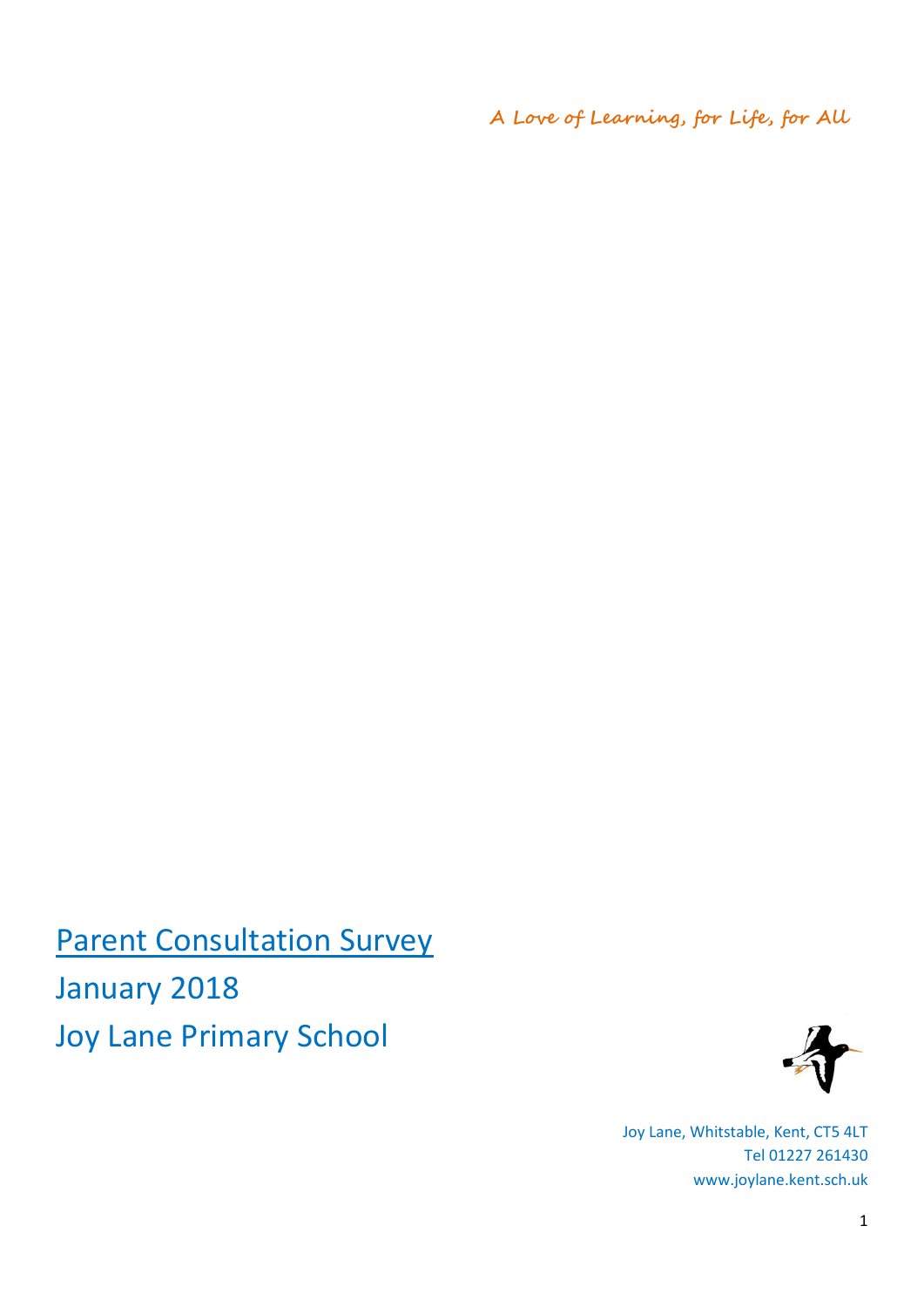# Overall Survey Results

256 parents completed our survey.

| Percentages                                                              | Strongly Agree | Agree | Disagree | Disagree<br>Strongly | Don't Know |
|--------------------------------------------------------------------------|----------------|-------|----------|----------------------|------------|
| My child is happy at this school                                         | 56%            | 41%   | 2%       | 2%                   | 9%         |
| My child feels safe at this school                                       | 64%            | 36%   | 0%       | 0%                   | 0%         |
| My child makes good progress at this school                              | 52%            | 43%   | 3%       | 1%                   | 2%         |
| My child is well looked after at this school                             | 60%            | 39%   | 3%       | 0%                   | 2%         |
| My child is taught well at his school                                    | 57%            | 40%   | 1%       | 0%                   | 0%         |
| My child receives appropriate homework for their age                     | 32%            | 50%   | 9%       | 2%                   | 7%         |
| This school ensures the pupils are well behaved                          | 41%            | 50%   | 2%       | 1%                   | 7%         |
| This school deals effectively with bullying                              | 21%            | 32%   | 4%       | 1%                   | 41%        |
| This school is well led and managed                                      | 43%            | 53%   | 2%       | 0%                   | 2%         |
| This school responds well to any concern I raise                         | 38%            | 47%   | 5%       | 1%                   | 11%        |
| I receive valuable information from the school about my child's progress | 39%            | 53%   | 6%       | 1%                   | 1%         |
| I would recommend this school to another parent                          | 52%            | 43%   | 1%       | 0%                   | 4%         |
| School provides effective communication                                  | 43%            | 50%   | 5%       | 1%                   | 1%         |

#### My Child is happy at this school

| strongly<br>/ Agree or Agree | Strongly Disagree or Disagree | Don't<br>: know |
|------------------------------|-------------------------------|-----------------|
| 97%                          | ים ר<br>Z70                   | 0%              |

#### My child feels safe at this school

| Agree or Agree | / Disagree or Disagree | Don     |
|----------------|------------------------|---------|
| strongly       | ' strongly۔            | 't know |
| 00%،           | 0%                     | 1%      |
|                |                        |         |

#### My child is well looked after at this school

| Agree or Agree | / Disagree or Disagree | know |
|----------------|------------------------|------|
| strongly       | strongly '             | Jon  |
| 99%            | 0%                     | 2%   |

We are delighted that 100% of children feel safe at our school. 97% are happy and 99% feel that they are well looked after. We continue to use our Family Liaison Officers (FLOS), PASS (Pupil Attitude to Self and School) and our PSHE programme to monitor our children's wellbeing and to ensure that support is available when needed. We also use pupil voice in the form of the teacher-pupil questionnaire (shared with you at Parent Partnership Meetings) to monitor children's well-being.

Our FLOs, Mrs Allen and Mrs Elton are available every morning for parents to talk to when they drop their children and Mr Ashley-Jones our Head of School and Mrs Godden, our Inclusion Manager, are available, without an appointment, on Friday mornings. Class teachers are available at the end of the school day and appointments can also be made to them or any of the Senior Leadership Team.

Over the last year Mrs Barrett and Mrs Allen have undertaken ELSA (Emotional Literacy Support Assistant) training so that they can offer specialised help and support to pupils when needed. We have already seen the benefit of this for some pupils.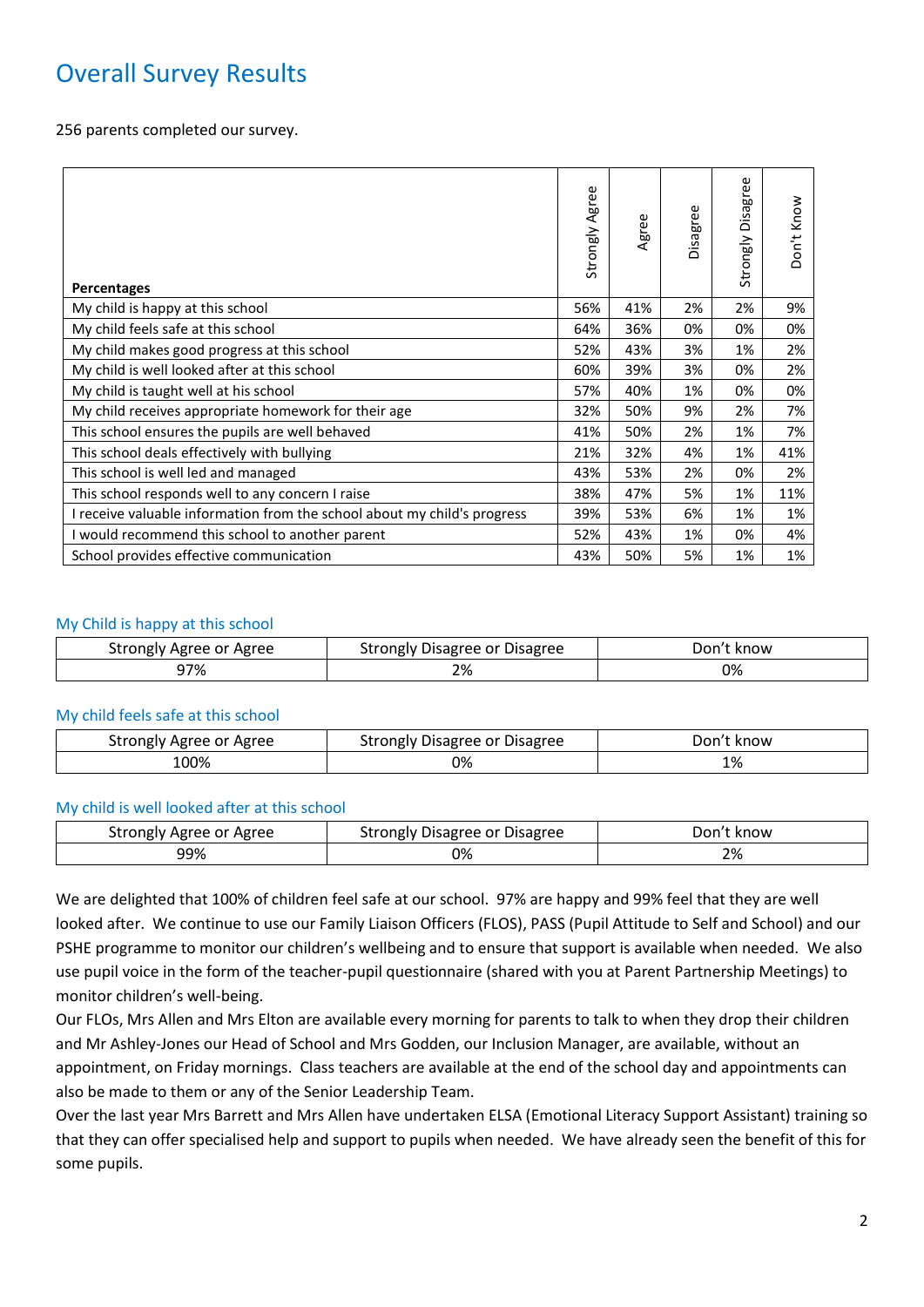#### My child makes good progress at this school

| strongly<br>' Agree or Agree | Disagree or<br>strongly<br><b>Disagree</b> | ''on<br>t know |
|------------------------------|--------------------------------------------|----------------|
| 95%                          | റ.<br>7٥                                   | 2%             |

### My child is taught well at this school

| Strongly Agree or Agree | Strongly Disagree or Disagree | Don't know |
|-------------------------|-------------------------------|------------|
| 97%                     | 1%                            | 0%         |

#### I receive valuable information from the school about my child's progress

| Agree or Agree<br>strongly | <b>Disagree</b><br>trongly<br>Disagree or<br>crone"، | : know<br>⊃on'* |
|----------------------------|------------------------------------------------------|-----------------|
| 92%<br>$   -$              | 70/<br>∽.<br>70<br>$\sim$ $\sim$ $\sim$              | 1%              |

It is pleasing to see to see an increase in the number of parents that believe their children are taught well, make good progress and that parents/carers receive valuable information about this. Following a previous survey we moved our parent partnership meetings forward and the majority of parents are happy with the new dates. A few parents have commented that they would prefer to meet later in the year however we feel that by meeting earlier if any concerns are identified we can work together with the parent to put measures in place to support the child with enough time remaining in the school year for this to have an impact.

We also have Sharing Learning Afternoons for parents and carers to visit their children's classrooms and look at their work, and, of course, you can see your child's teacher after school or make an appointment to discuss progress and learning at any time.

## My child receives appropriate homework for their age

| Agree or Agree<br>strongly | <b>Disagree</b><br>strongly<br>Disagree or | know<br>Don'† |
|----------------------------|--------------------------------------------|---------------|
| 32%                        | 11%                                        | 7%            |

There has been a small increase in the number of parents happy with the level of homework set which is pleasing. Our termly year group newsletters and homework policy, available under parents and policies on the website outlines clearly the key stage and year group expectation for homework. Homework clubs are available at lunchtime and our After School Club team also offers children the opportunity to complete homework should they wish to. All parents and carers are encouraged to talk to the class teacher about any concerns they have, which includes any pressures that the homework timetable maybe causing.

## This school ensures the pupils are well behaved

| ' Agree or Agree | , Disagree or Disagree | Jor  |
|------------------|------------------------|------|
| strongly         | strongly '             | know |
| 91%              | 3%                     | 7%   |

#### This school deals effectively with bullying

| Agree or Agree<br>strongly | <b>Disagree</b><br>Disagree or<br>strongly | Don't know  |
|----------------------------|--------------------------------------------|-------------|
| 54%                        | E <sub>0</sub><br>J 70                     | 110/<br>41% |

Many of the parents and carers that have stated 'don't know' regarding how we deal with bullying have commented that they have had no experience of bullying and are not therefore familiar with the systems we use. We consider this a good sign and added to the 54% that are happy gives us 95% of parents that feel we deal with bullying effectively. We cover the topic of bullying in our PSHE curriculum with the children to help them identify when bullying is happening and to ensure that they know who to tell about it. We use the acronym STOP (Several Times On Purpose) to help the children.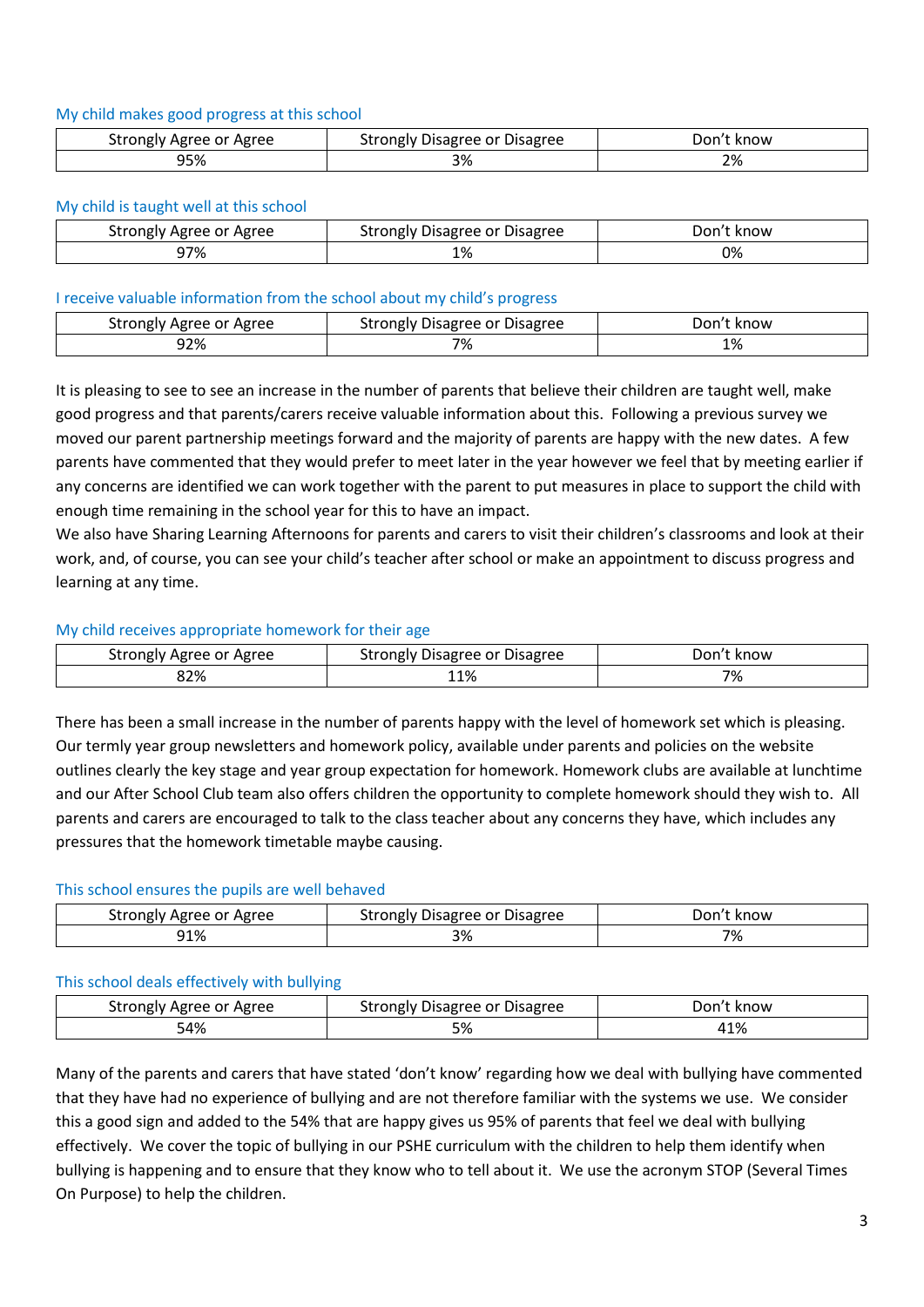Each year at Joy Lane we take part in 'National Anti- Bullying Week' and this academic year shared resources with class teachers as well as embracing the slogan, All Different and All Equal during assemblies and class based activities.

It is pleasing to see that so many parents and carers believe our pupil behaviour is good. We have robust systems in place for monitoring behaviour and have made this a priority as the number of pupils in school has grown. We are all very proud of the way the majority of our pupils behave and believe they are a credit to our school. Some of our older children have shown potential parents around the school during our open mornings; the feedback has been outstanding regarding both the guides and the behaviour witnessed during the tours. Children's breaktimes and lunchtimes offer structure, as well as 'free play' opportunities and both our indoor and outdoor sanctuary playtimes have been well-received by children and parents alike. Disruptive or unkind behaviours will not be tolerated at Joy Lane and we pride ourselves on working closely with parents and carers so that all children are happy and respectful individuals.

## This School is well led and managed

| Agree or Agree | ' Disagree or Disagree | ⊃on′' |
|----------------|------------------------|-------|
| strongly       | strongly '             | know  |
| 96%            | ີດ<br>2%               | 2%    |

## This school responds well to any concerns I raise

| Agree or Agree | , Disagree or Disagree | Jon'   |
|----------------|------------------------|--------|
| strongly       | strongly '             | : know |
| 85%            | ره -<br>つプロ            | 11%    |

Our Leadership Team strives to ensure that the school is well led and managed and it is pleasing that the number of parents and carers recognising this has increased. We continue to review our leadership team as the school grows and are delighted with the impact our Senior Leaders and Middle Leaders are having. We are investing in the future to ensure that our high standard of leadership continues with some teachers undertaking nationally recognised courses in both Middle and Senior Leadership.

Whenever concerns are raised we strive to resolve them as quickly and efficiently as possible. Sometimes we need to undertake a more lengthy investigation and the time this takes can be frustrating. However we believe it is important to find out all the facts so that the matter can be fully resolved. If a child raises a concern we have a team of people to support them with their concern, however small, and we liaise with their families to ensure that everyone works together to achieve a successful outcome.

## I would recommend this school to another parent

| Strongly Agree or Agree | Strongly Disagree or Disagree | Don't know |
|-------------------------|-------------------------------|------------|
| 95%                     | 1%                            | 4%         |

We are delighted to see an increase in the number of parents and carers that would recommend Joy Lane Primary School to other parents. Our ethos is to provide a safe, friendly, caring and inclusive community as we believe that children thrive in a positive learning environment.

## School provides effective communication

| Agree<br>strongly<br>Agree or | <b>Disagree</b><br>strongly<br>Disagree or | Don'*<br>. know |
|-------------------------------|--------------------------------------------|-----------------|
| 93%                           | CO/<br><b>070</b>                          | 1%              |

It is very pleasing to see an increase in the number of parents and carers that feel we provide effective communication. Many parents have commented about our new weekly Newsletter and how much they prefer this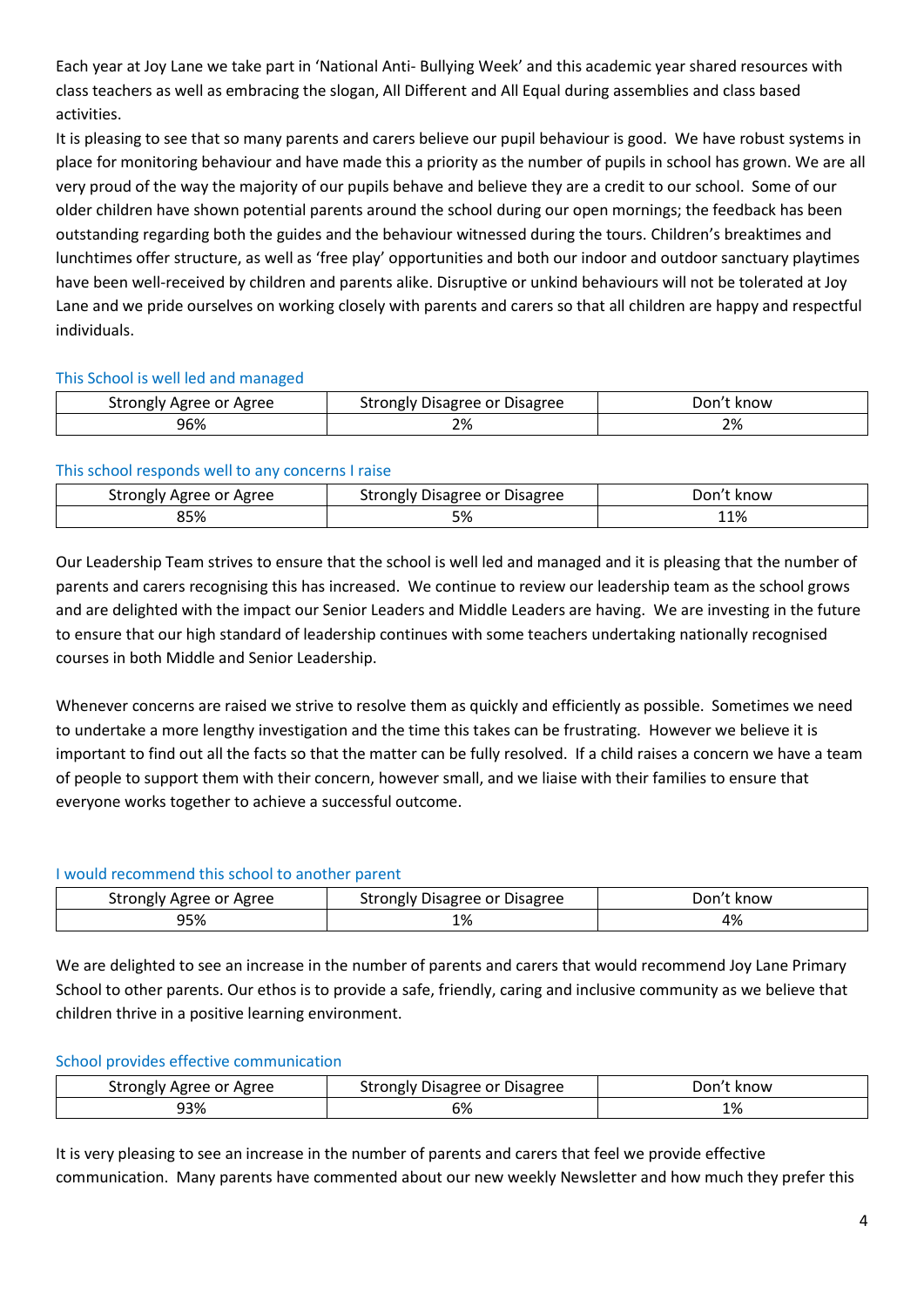to the letters previously sent out. Many parents have also remarked very positively about our Dojo communication and reward system; it appears to be a success with both children and parents alike. We are looking to develop this further over the coming months.

Some parents have expressed a desire for an on-line consent system for trips etc. We are still investigating this but because there are legal implications we need to be very thorough. If you do not have access to a printer please don't hesitate to ask a member of the school office team to print you a copy for completion.

## Parent and Carer responses to comment sections:

Please remember that if you have any concerns about any aspect of your child's education there are a number of ways you can communicate with us. The Family Liaison Officers are available every morning and afternoon, Teachers are available at the end of the school day, Mr Ashley-Jones and Mrs Godden are available every Friday morning for informal drop ins. Please be assured that you can telephone the school office and request a teacher or member of the Senior Leadership Team to return your call or make an appointment to see you at any time.

Some comments are not addressed in the sections above and we have tried to address them below:

### School Dinners

We offer a variety of freshly cooked food every day. We are about to launch a new menu which has been verified by KCC and will be sending this out shortly. We continue to address healthy choices in our PSHE sessions and KS1 recently had a healthy eating assembly with a food nutritionist. We continue to encourage healthy snacks at breaktime as well as promoting the benefits of a balanced and healthy packed lunch. In the coming months we will be reviewing some of the options that the children have available during school dinners and encouraging healthy choices at all times.

#### Our Site

Thank you to all the parents and carers that commented so positively about our school site now that the building works are complete. We are delighted with the new building and the space we now have for our children. We will reopen the field for use as soon as the weather allows and we also believe that it is a fantastic resource for the children. We are aware that there are a few drainage issues, especially around the swimming pool area. We are looking at possible solutions.

## Swimming Pool

We would like to thank you for your patience regarding the swimming lessons that were delayed at the beginning of this academic year. We are delighted that lessons are now in full swing and that we have a team of very dedicated and experienced instructors. The swimming pool is now open after school too for private lessons and we currently have over 100 children form the Joy Lane and wider community using this facility. Please contact the school office for details if you would like more information.

#### Parking

Some parents have commented about inconsiderate parking on the roads around the school site. Unfortunately we have no jurisdiction outside the school site and would suggest that if you see dangerous parking you report it directly on *www.kent.gov.uk/roads-and-travel/travelling-around-kent/parking/nuisance-parking.* We will of course continue to appeal to our parent and carer community through our weekly newsletter to park sensibly and safely at all times.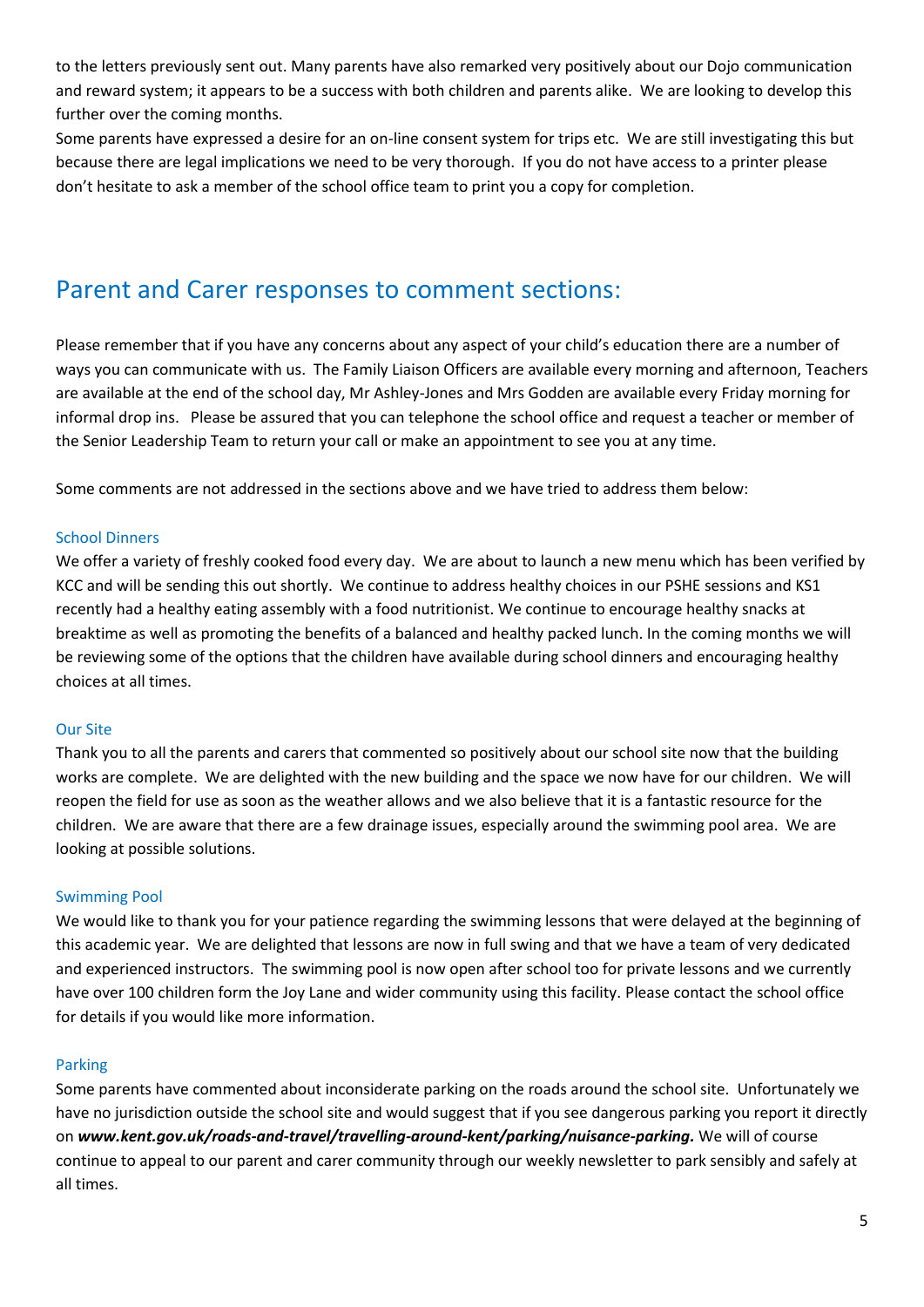We are going to launch a trial 'drive on drop off' facility very soon. We have recently met with a member of the KCC Traffic Management Department to ensure we give this the best chance of success. We have to consider the safety of the children as they move around the site and of course their supervision as they will be dropped off before the classrooms are staffed. We will send out details of the trial as soon as the final draft is complete.

### Attendance

Some parents have questioned our Attendance Policy and our active encouragement and reward for attendance. We are led by Government Policy, the KCC Attendance guidance and School Liaison Officers and have followed their guidance regarding letters sent out following a child's absence. Joy Lane Primary School's Attendance Policy is in line with all other schools, both locally and nationally.

We are sorry that some feel this is putting undue pressure on the children, this is not our aim. We fully understand that when a child is unwell the best place for them to be is at home. However the impact that absence from school can have on their academic achievement is a concern. We would ask that you consider this when looking at holidays and appointments that could be booked in the school holidays or after school.

### Forest School

We currently have a group of teaching staff undertaking training so that we can set up and run our own Forest School. Forest School is an inspirational process that offers ALL learners regular opportunities to achieve and develop confidence and self-esteem through hands-on learning experiences in a woodland or natural environment with trees. We recognise that the children have a fantastic outdoor area and we intend to develop this over the next few years. Exciting times ahead!

### Other Matters

A large number of parents and carers commented on how friendly and approachable they have found the staff. We are delighted that this is the case as we firmly believe a strong partnership between parents and the school benefits the children in every way.

There were a few comments about PE in school and we want to reassure you that we fully understand the benefits of PE for all children for health reasons as well as team work and leadership skills. We are building relationships with other schools to implement more PE and for specialist PE teachers to show our staff how to deliver different types of PE for children throughout the school. At Joy Lane we are part of the Coastal SSCO Sports Partnership and therefore benefit from bespoke training for our staff as well as entry into numerous local Sports Competitions.

We are delighted that our new Swimming Pool Manager is able to ensure that the swimming instruction delivered is of the highest calibre. Mr Dowling and his team are offering a variety of private lessons so that children of all abilities will be able to access appropriate lessons should you wish them to. Facebook London have donated a climbing wall to us which we are in the process of collecting and installing and I am sure the children will benefit physically from using this equipment in the future.

We are delighted that our music department is going form strength to strength. During the academic year 2016-17 63 pupils learnt musical instruments within school which is 14% of our school community; the figure for this year is currently over 70 pupils and rising! Lounge on the Field 2 was a great success with three stages showcasing the talents of the children and adults at Joy Lane. In February the children and adults took part in a three night musical extravaganza called 'Light Up The Hall' JAZZ CLUB which was a great success with Mrs Rawlings, her team and the children excelling themselves once again!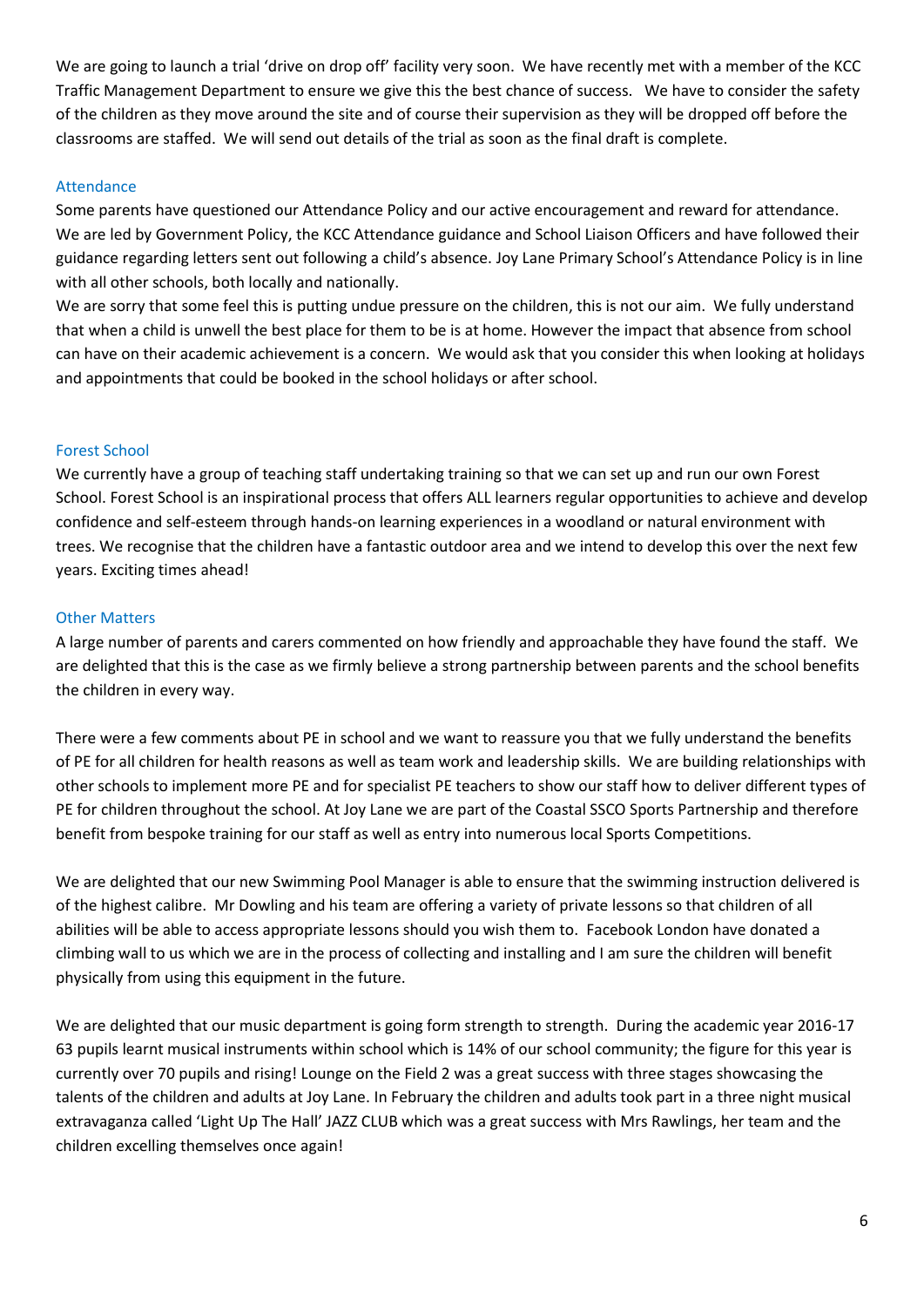### Thank you!

We would like to thank parents and carers for taking the time to complete the survey and for the huge number of positive comments made about our school and staff. All feedback is taken seriously and we will try our best to ensure that the service we provide is an outstanding one, although we are also realistic and know that occasionally we won't get it right and keep absolutely everyone happy.

All the staff at Joy Lane want each and every child to reach their full potential. We hope your child's memories of this stage of their learning journey at Joy Lane will set them up with a love of learning which they will take forward with them to secondary school and for the rest of their life.

A few quotes from parents and carers in praise of Joy Lane Primary School:

'Positive and supportive learning environment'

'It is a friendly school and the children are treated with kindness'

'Open communication and advice'

'Approachable and visible Senior Leadership Team'

'Creative learning, different approaches, strong emphasis on succeeding'

'Good communication with parents'

'My child is happy and learning well'

'Good teachers who clearly care about the children'

'Love the school ethos'

'A well organised, positive and supportive learning environment'

'A good balance of academic versus practical/emotional educational experience'

'The fun the children have whilst also learning'

'Well run, pupil centred and my children enjoy coming here'

'Parents are well informed through Newsletters'

'The music is outstanding'